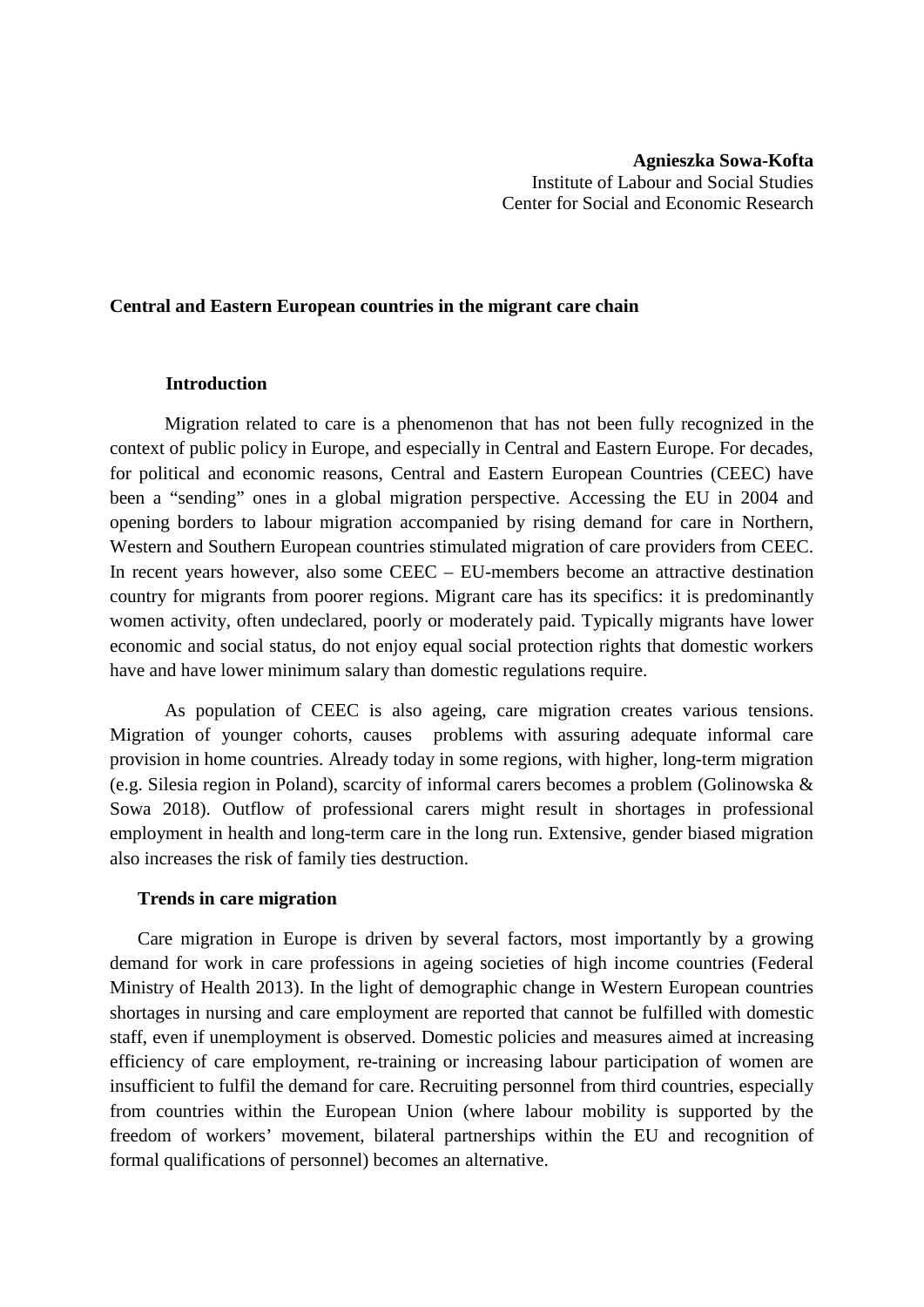Labour mobility opens doors for employing non-professional carers at homes, providing full-time care to older dependent people. The latter is in some countries (e.g. Italy Germany, Austria) supported with generous and unconditional cash benefits granted to older people with care needs (Simonazzi 2009, Fedyuk et al. 2014). More traditional perception of care duties and availability of cash transfers for care stimulates employment of low-salaried informal carers, which becomes available even for middle and low-income families (Simonazzi 2009). In result, an important, semi-regulated but politically and socially accepted segment of care is created (Roig 2014).

In Germany and Austria, semi-formal migrant care is provided in different forms: by local companies employing migrants on temporary contract (based on the rule of freedom of workers' movement), by an employer in the country of origin or by self-employed workers. Some countries undertake efforts to regulate migrant employment by recognizing it in domestic laws: Spain and Italy introduced such regulations in early 2000s and Austria in 2006/7. Austrian regulations aim at legalizing 24-hours migrant care, introducing minimal standards or care (regulating working time, living requirements for migrants, etc.) and assuring access to social security for migrant workers (Rodrigues et al. 2017). Although there is no clear evidence of improvement in the standards and quality of work in result of these regulations, scandals related to care provision seem to be avoided (Rodrigues et al. 2017).

In countries which are relying on marked cash transfers, in-kind services and contracting informal migrant services are of less importance. Formal services are more developed and provided either by domestic workers (Sweden, France) or migrant care workers formally employed in health and social services sector (United Kingdom).

On the supply side main factors contributing to migration are unsatisfactory working conditions and low earnings in health and care professions, high poverty levels, unemployment and inability to find a job in home country.

Overall, in the EU-28 health and social services are the main field of economic activity for almost 10% of first generation migrant workers (Graph 1). Another 7.4% of first generation migrants work in households and this share has strongly increased between 2008 and 2014. Households' work includes different types of activities, often in the grey zone of economy, related to household's keeping and care over children or older people.

Graph 1. First generation migrant care workers in the EU-28 by sector of employment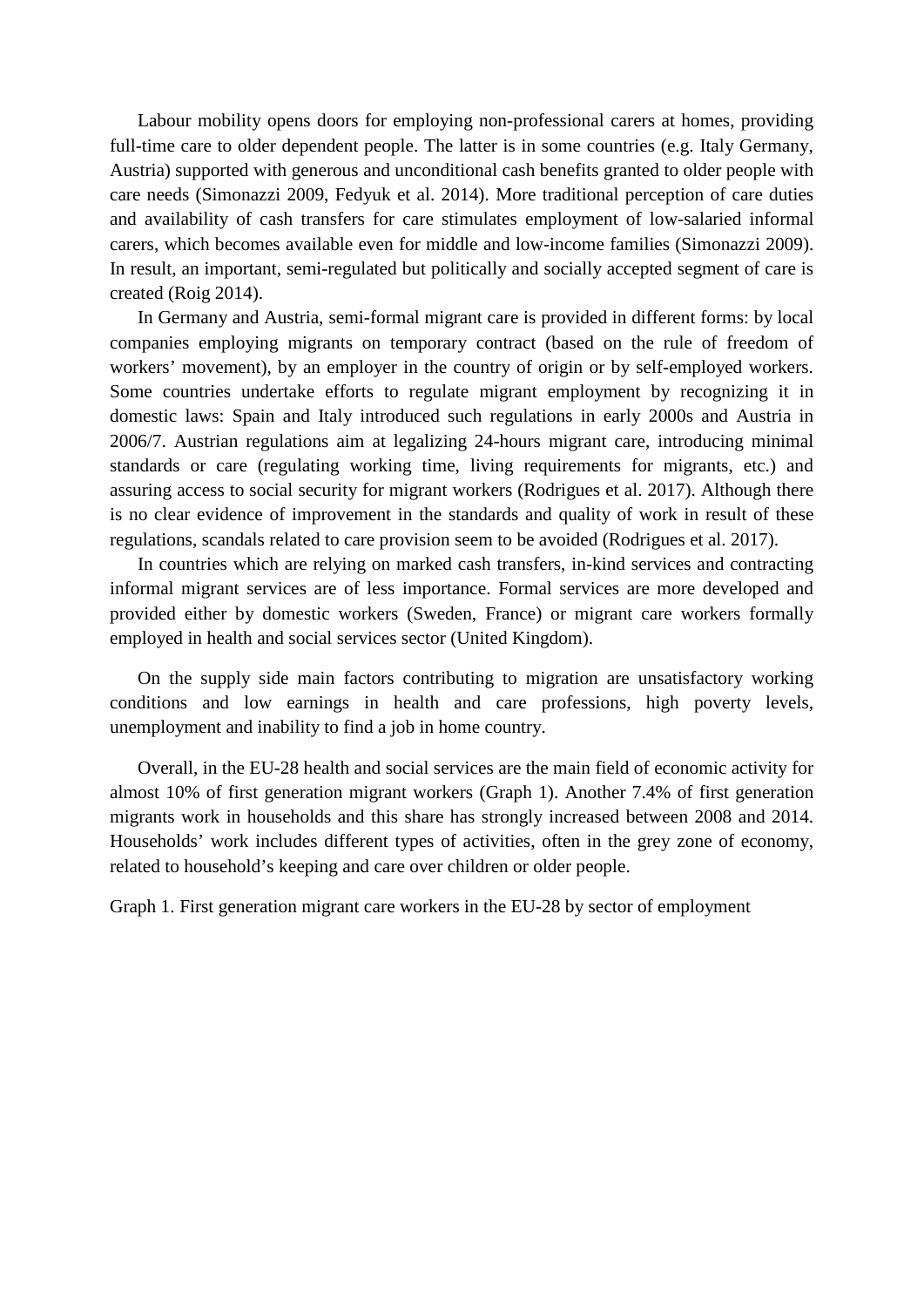

Source: EU Labour Force Survey 2008, 2014

The number of migrants from CEEC working in care services in countries of Northern, Western and Southern Europe is difficult to be estimated due to frequent non-registered, often temporary employment (shorter than a period required for registration). Thus employment in care remains an area un- or underreported in public statistics either of destination or in source countries. Registration of households' employment undertaken in several countries points to a high number of employed in domestic tasks – as many as 316 thousand workers in Italy (2002), 187.5 thousand workers in Spain (2005) and 60.6 thousand care workers in Austria (2017). Recent Austrian data show a high share of CEEC migrants among care workers with 56% of care workers coming from Slovakia and about 30% from Romania (Bauer 2017). Romanians also undertake work in care professions in Southern European countries: Italy and Spain. Since migrant care work is not registered in Germany and provided in different forms and on circular and temporary basis, it is more difficult to be estimated. The main group of migrant care providers comes from Poland, followed by migrant workers from the Czech Republic, Slovakia and Hungary. Estimates indicate various numbers of migrant care workers: from the overall 100 thousand CEE care workers to even 200-500 thousand Polish care workers in Germany (Roig 2014, Wiatr 2017).

# **Dual status of CEEC in the care chain**

Central and Eastern European countries are predominantly source countries, but some of them, enjoying higher incomes per capita and living standards (Poland, Czech Republic, Hungary, Slovenia), become a destination for carers from other, mostly non-EU countries such as Ukraine, Belarus or other former Soviet Union countries. Reasons for becoming a host country are to a some extent similar to Western European countries, including population ageing, changing family roles related to increasing labour market participation of women, changing life style of upper-middle class meaning not only involving in occupational activities, but also in more endeavour social activities and domination of smaller, nuclear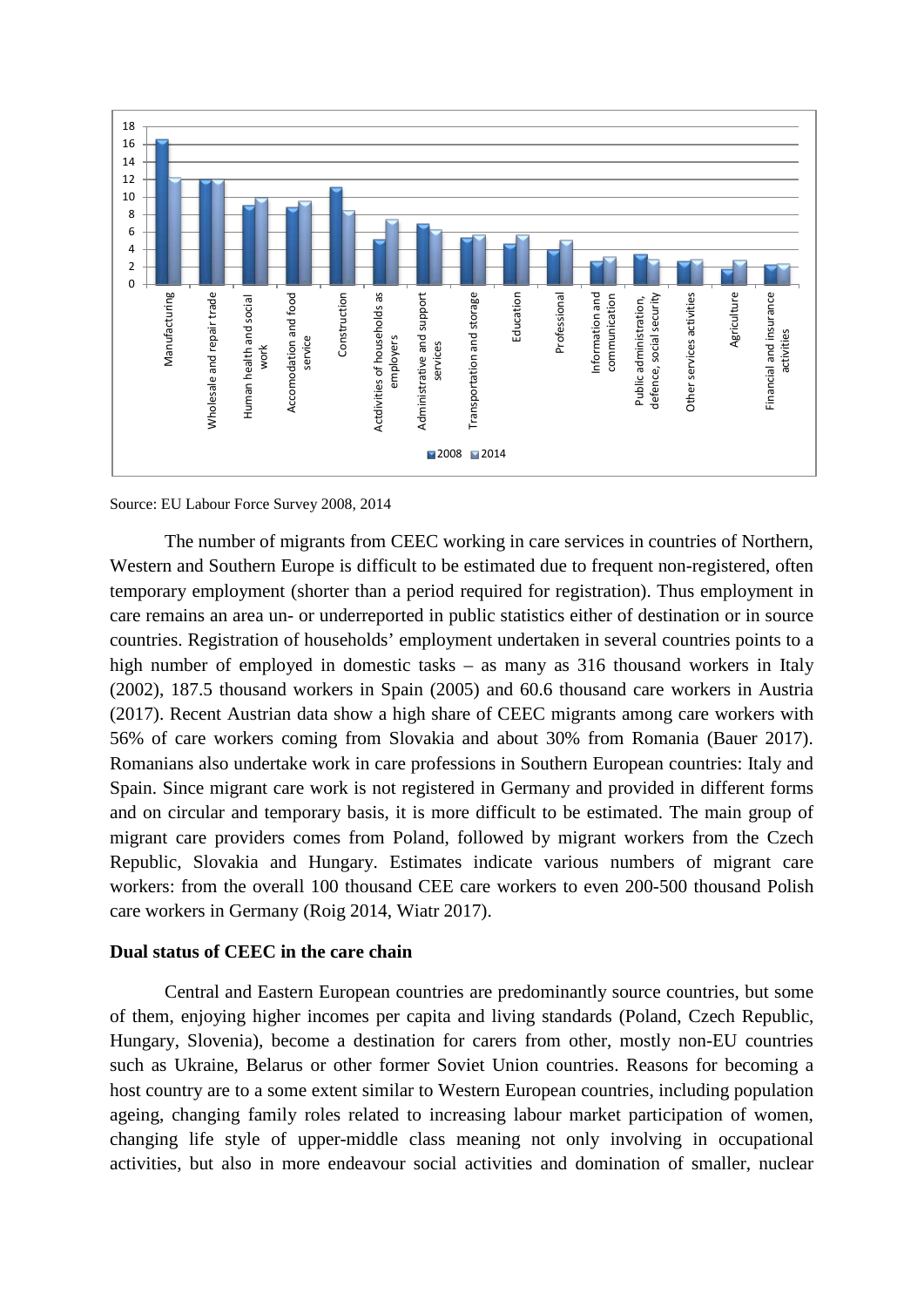families. Other factors contributing to growing demand for care include economic migration of younger family members who typically are responsible for care within family, underdeveloped formal care services with cash benefits or services oriented primarily at assistance to the poorer disabled or older people. The latter often leaves middle or higher income families with little or temporary support from formal care institutions and makes them relying on services of expensive, but not always of best quality private market care institutions. In such circumstances employing a migrant carer at home becomes an interesting alternative. Since migrant care is highly unregulated and carers come from non-EU countries (Ukraine, but also other former Soviet Union countries, Serbia, etc.), this is typically employment in a grey zone of economy (Fedyuk et al. 2014). Migrants tend to work in turns – in case of non-EU citizens for as long as their visa permit allows – living with families and care recipients and providing full-time (24/7) services.

Due to geographical, historical and linguistic closure Poland has traditionally been a destination for migrants from Ukraine. Overall, Ukrainians constitute the greatest number of economic migrants in Poland registered with Polish authorities (Sobiesiak-Penszko 2015). Among circumstances that stimulate migrant workers from Ukraine are simple registration procedures (simplified in 2017) thanks to bilateral agreements, low wages, high unemployment and corruption in home country. Migration has also increased after the war in the Eastern Ukraine. Approximately every fifth migrant is engaged in domestic work: cleaning and/or care whilst a minor number of migrants finds employment in formal (especially residential) care settings. Public statistics indicate about 12 thousand migrants working in home-based care and less than 0.5 thousand employees in residential care (Graph 2). Still, an overwhelming majority of home care migrants is not registered with public authorities and works informally. The total number of migrants in Poland, including nonregistered ones, is estimated at 100-150 thousands and seasonally even exceeding 600 thousand migrants (Sobiesiak-Penszko 2015).

Graph 2. Number of registered statements of migrant employment in households' activities and in human health and social work sector of economy in Poland

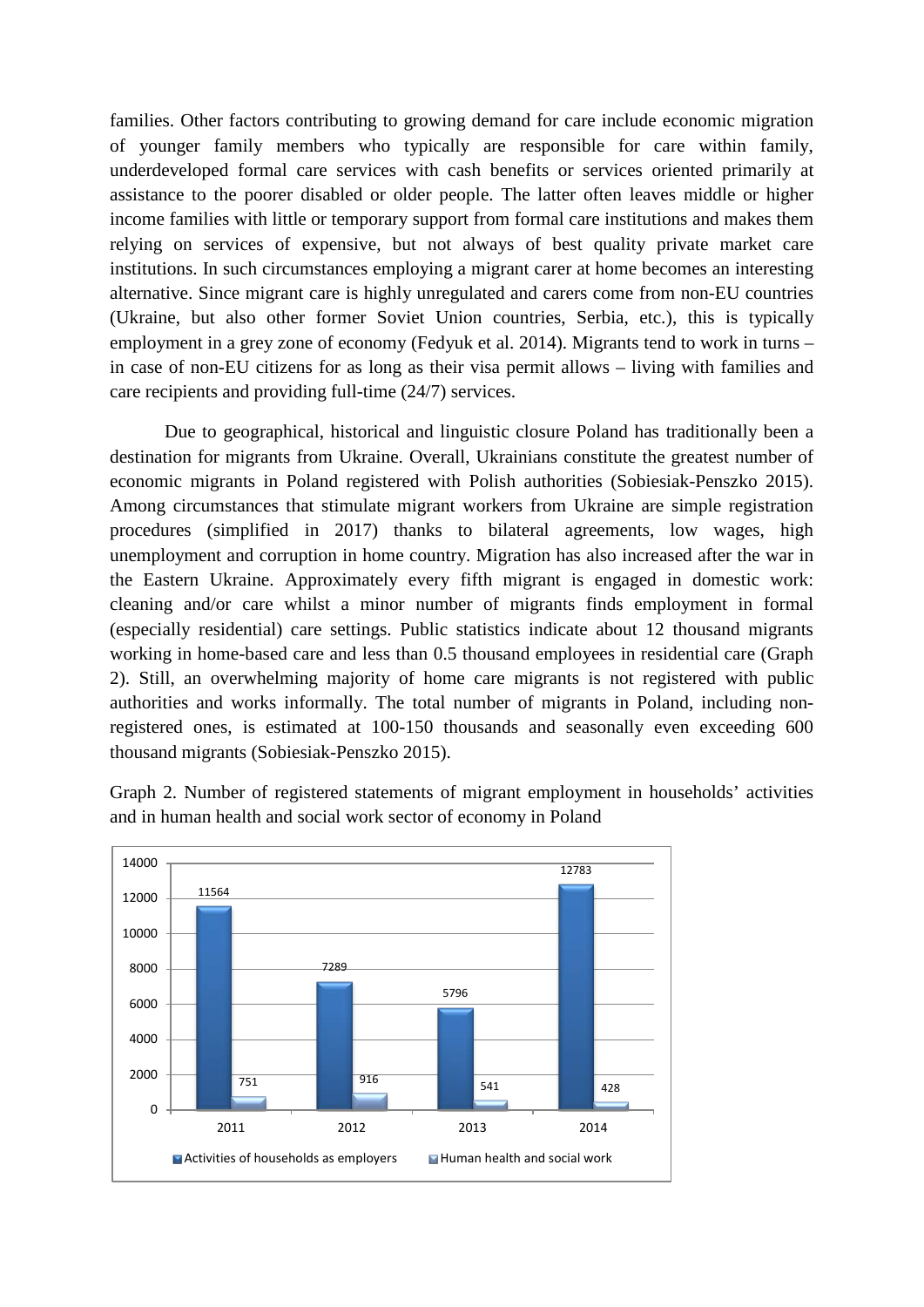Source: Sobiesiak-Penszko 2015 after the Ministry of Family Labour and Social Policy

Other countries of CEE region also are increasingly becoming hosts for economic migrants, and among them care migrants. Czech Republic is experiencing inflow of migrants, particularly from Ukraine. Hungary, which if the most aged CEE population at the moment, reports growing number of care migrants from regions with Hungarian minority and historically close to Hungarian tradition, such as Romania, Ukraine and non-EU territories of former Yugoslavia (i.e. Voivodina). In 2010, mainly for political purposes, the Hungarian government granted dual citizenship to people with Hungarian roots living in other territories, which strongly stimulated migration (Lamura et al. 2014). Similarly, Romania granted dual citizenship to Romanian ethnicity citizens of Moldova resulting in over 94 thousand migrants from Moldova between 1991 and 2001 (Fedyuk et al. 2014). For them, Romania is becoming either a destination or transitory country if they are planning to move to another EU country. A large number of migrants in Romania is perceived as a potential to substitute outflow of women employed as care providers in Italy, Spain and the UK (Fedyuk et al. 2014).

#### **Tensions caused by migration in sending countries**

Care migration creates a number of serious ethical issues, economic and social problems in the sending countries. Ageing process and growing demand for care takes place in the region, whilst care needs of older people for a long time were not recognized as a social policy field and reflected in a comprehensive long-term care policy. Although formal longterm care is provided at home and in residential care facilities in the health and social sector, services reach only a small proportion (about 10-15%) of the dependent population, including older people (European Commission 2015). Many problems arise from lack of comprehensive or at least coordinated care system, including adequate funding of care in a two-tiers systems (health and social), accessibility of care adequate to needs, standardisation of care. Cash benefits are granted to dependent people themselves (e.g. in Poland) or their carers (e.g. in the Czech Republic), however being often insufficient to cover the actual care costs, they are a source of support for the family budget (Golinowska & Sowa-Kofta 2017, Georgieva 2016). There are also problems in assuring adequate employment in health and social work sector. The density of employment in health and social services, especially in Poland and Hungary, is among the lowest in the European countries (Schulz et al. 2013) and so is the share of employment in health and social work sector relative to total employment (Graph 3). It is well below the EU-28 average, amounting to less than 7% in most of CEEC.

Graph 3. Share of employment in human health and social work in the total employment, 2013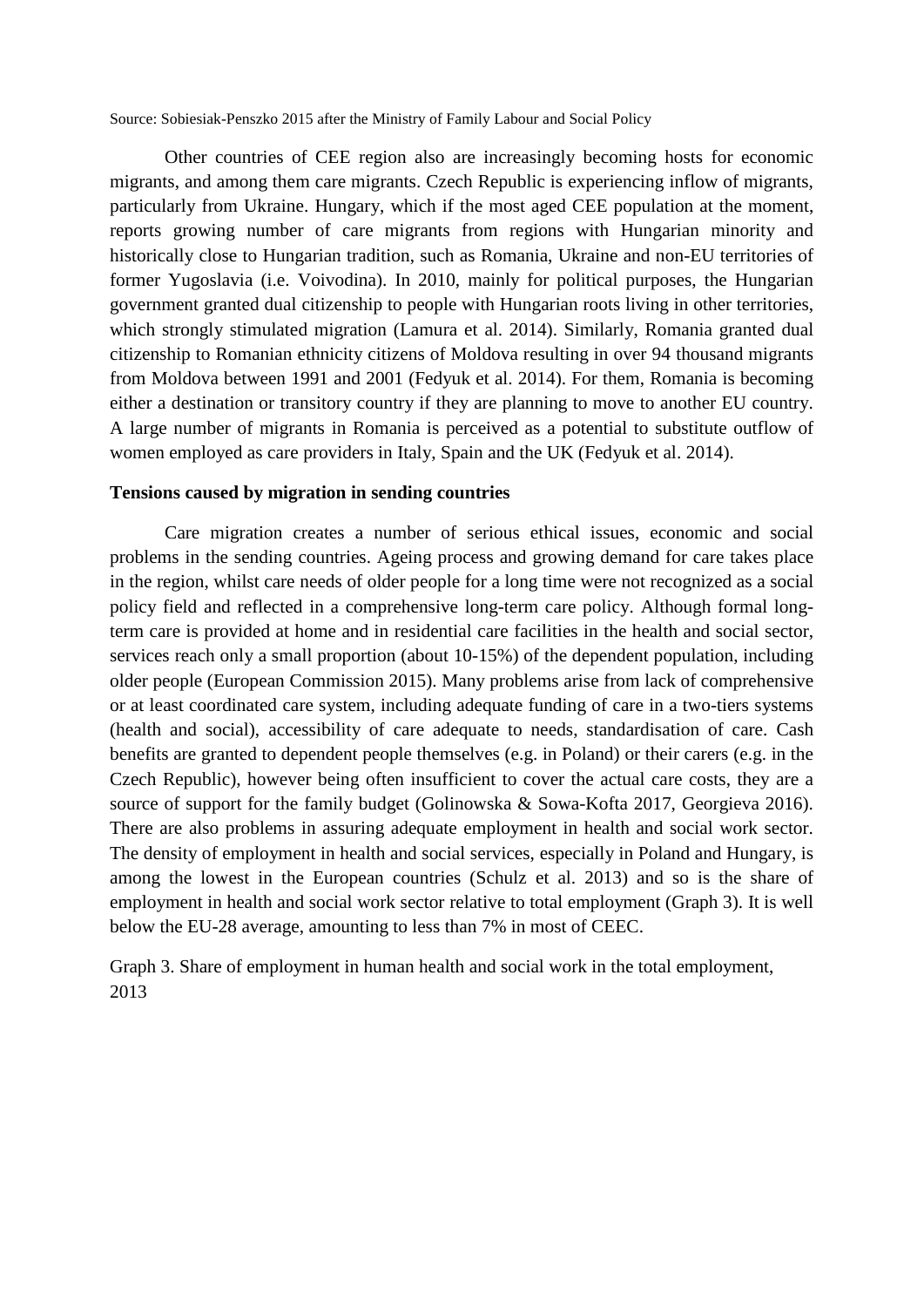

Source: own calculations based on Eurostat, LFS [lfsa\_egan2]

As the population ages, so are employees in health and social work. Among countries with the highest and increasing share of older workers (50-64) in health and social work sector are post-soviet countries of Eastern Europe (Latvia, Estonia), Poland and Slovakia (Graph 4). Ageing of the population is related to poor attractiveness of professions in health and social work sector, where earnings and prestige of employment are low accompanied by high level of responsibility and numerous obligations.



Graph 4. Structure of employment in human health and social work in selected EU countries

Given these trends, migration additionally drains the nursing and care workforce. Statistics of the National Chamber of Nurses and Midwives (*Naczelna Izba Pielęgniarek i* 

Source: own calculations based on Eurostat LFS data [lfsa\_egan2]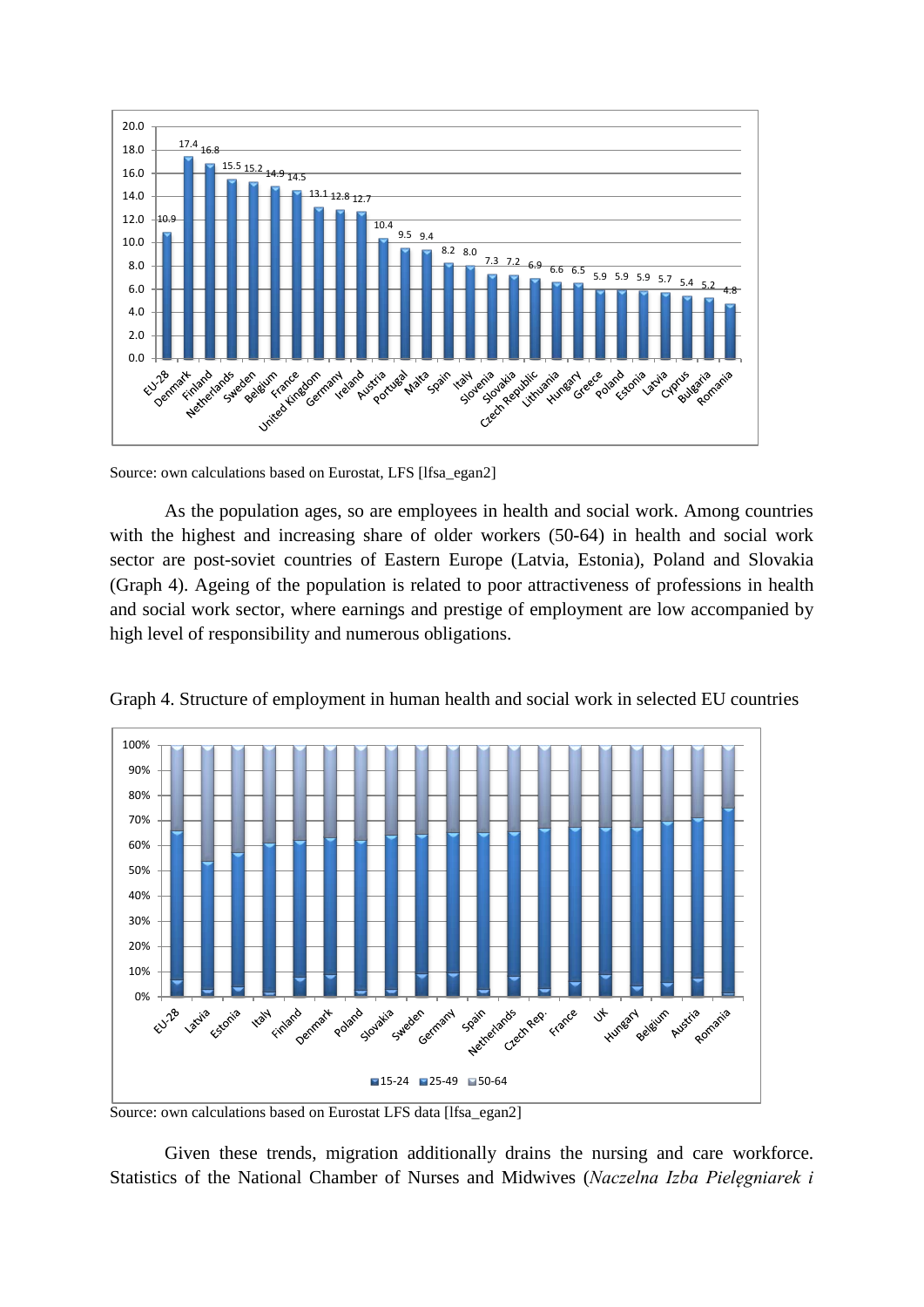*Położnych*) in Poland indicate that annually about 1 thousand confirmations of qualification necessary to undertake job in other EU country is issued; overall in the years 2004-2016 the number of documents issued exceeded 19.9 thousand (NIPiP 2017). It is impossible to state however how many of these professionals actually migrated to gain employment in care profession abroad. To contain outflow of workforce and losses related to high costs of medical education, Hungary adopted regulation obliging students in publicly funded education to work domestically for a certain period after graduation (Lamura et. al 2014).

Outflow of carers, mostly women, causes tensions and social problems on the domestic labour market and within families. In Central and Eastern European care in older age is traditionally a family domain, what is strongly supported by a conservative perception of traditional female role in the family and social expectations. Care responsibilities often result in withdrawal of women in their 50s and 60s from the labour market, especially in cases of high care intensity. Studies undertaken in Poland point that low employment rate of females (accounting to 37.6% in 2016 for women aged 55-64), is related to low retirement age and caring responsibilities (Kotowska et al. 2007; Łuczak 2017; Saczuk et al. 2016). Care migration impacts outflow of women from the domestic labour market as well.

Since carers are working abroad and on average for higher remuneration that they would be offered on domestic labour markets, migrants' families are often better-off financially, but socially deprived (Lamura 2010). Families are experiencing problems with limited assistance to older people in need or children. In fact, older people themselves often have to undertake family responsibilities of migrant mothers.

### **Care, gender, de-qualification and the risk of exclusion**

Care profession is strongly gender biased. Migrant care providers are typically women in their 40s, 50s or 60s, who often decide to migrate when job they home duties are less sound - when their children are grown up and before their parents become dependent (Wiatr 2017, Bauer 2017). If younger mother decides to migrate, their closest ones (typically grandmothers) have to take over the role of bringing children up. Women have complex motivation to leave their families and take up a job abroad. Economic reasons are important, including unemployment, low earnings, and poverty vulnerability. But social reasons are also of importance. Women often decide to migrate when they find themselves in a rut, when their former commitments (i.e. marital) are in crisis. Non-fiction reportage based on interviews with migrant Polish carers working in Germany shows that at a very high cost of emotional distress, social isolation and deprivation of own needs, with full-time readiness to work and moonlight services, women gain financial independence, become breadwinners for their families and in some cases rebuilt their self-esteem thanks to being able to cope in a new environment and redefining their life goals (Wiatr 2017). Higher earnings often allow them to pay off undertaken loans or build houses for their families.

Care work, especially at dependent's home, is typically a low-qualification job. Thanks to this feature the sector easily absorbs migrants, but at the same time it might lead to de-qualification of workers. Study of migrant workers from Ukraine employed by households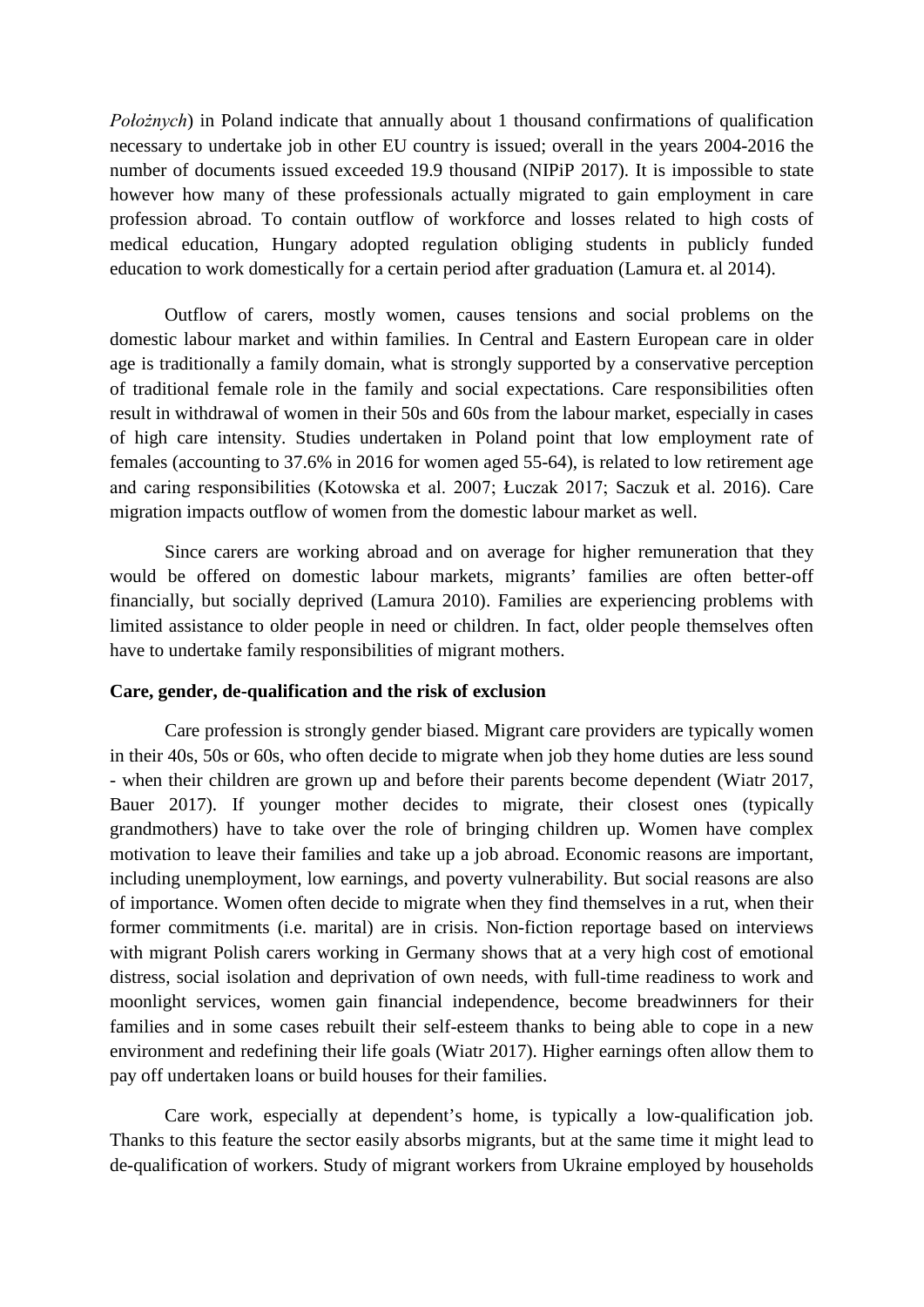in Poland shows that carers are often teachers, nurses or students who want to gain additional income (Sobiesiak-Penszko 2015). In many cases migrants begin their household employment as cleaners and then become carers.

Most of migrant carers is either unemployed in their home country or quits job in their home country. But some of them, mainly nurses, take a job-leave for the period of 2 months to undertake better paid migrant care work, and after that period return to their home country and domestic job. Employment in care is typically a short-term activity and often without any labour protection, often undertaken in the grey-zone, without any formalized contract. Even if the job is formally recognized, contracts are typically temporary with earnings below minimum salary at the destination country and minimal (if any) coverage with social protection schemes (Wiatr 2017). This often leaves migrant carers without entitlement to health and other social protection schemes both: in their home and destination country.

## **Conclusions**

Migrant care work is growing in importance responding to the raising care needs throughout Europe. Migration of care providers from Central and Eastern Europe is related the demand in destination countries and weaknesses of the economic transformation that source countries have been experiencing over the past decades. Poverty and unemployment in poorer regions are among major reasons for economic migration, also in relation to care. Lack of investments in health and social sector employment stimulate professional workforce migration might result in a workforce drain. Additionally, migration was stipulated by the EU accession and free labour movement based on bilateral agreements.

At the same time the CEE region is demographically changing with steep increase in the number of older dependent people in the years to come. The question is, whether with underdeveloped formal care institutions and limitations in provision of informal care related to changing female role, labour market participation and migration of potential care providers CEEC will be able to meet needs of older people. Slowly changing position of some CEEC in the migration chain, which become not only source, but also destination countries might mitigate drawbacks of the insufficient long-term care provision. At the same attention should be given to countries which are only sending ones, such as Ukraine or Modlova, to minimize negative effects of labour force drain.

Given these changes, there is a need to recognize migration as a source of care provision in destination countries, including CEEC. Regulations that have already been introduced in some countries, leading to formal recognition of migrant work, improvement in working conditions of migrant care providers, assuring equal rights with domestic care and access to social protection are needed. Investments in trainings and increasing quality of migrant care would also be of advantage. Migrant work, if related to higher earnings might be less competitive then, but respecting human and social rights of migrant care providers becomes a necessity.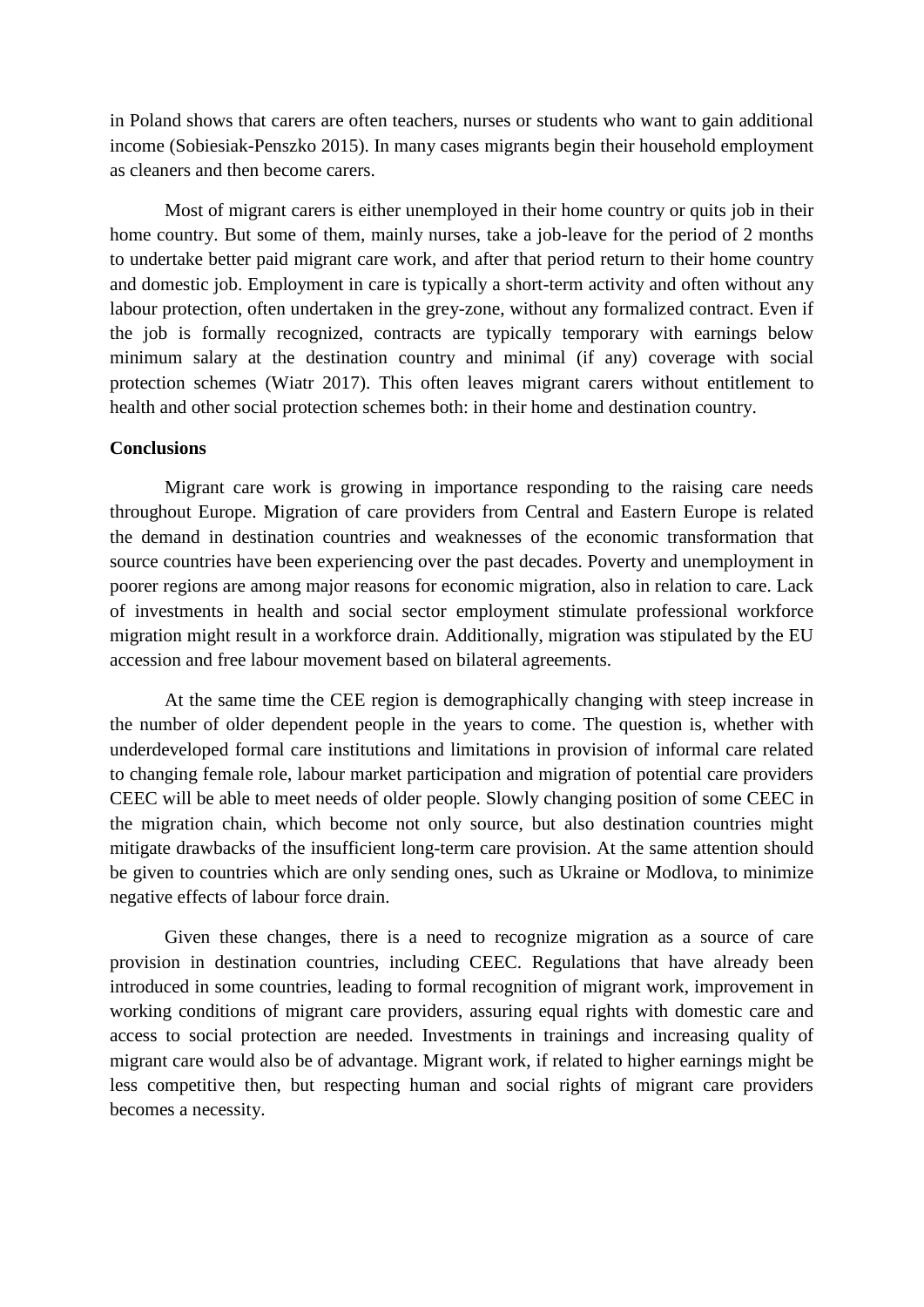#### REFERENCES:

- Bauer G. (2017), *Transnational care work migration*, presentation at the BB Summer School of Social Welfare, European Center for Social Welfare Policy and Research, Vienna
- European Commission (2015), *The 2015 Ageing Report. Economic and budgetary projections for the 28 EU Member States (2013-2060)*, European Economy 3/2015
- Federal Ministry of Health (2013), Filling the gap in long-term professional care through systematic migration policies (Berlin 23-25 October 2013), Host country paper, Peer Review on long-term professional care,  $\Box$ <http://ec.europa.eu/social/main.jsp?langId=en&catId=1024&newsId=1889&furtherNews=yes>
- Fedyuk O., Bartha A., Zentai V. (2014), The role of migrant labour in meeting the European care demand., NEUJOBS Position Papers WP 13.2, [https://cps.ceu.edu/sites/cps.ceu.edu/files/cps](https://cps.ceu.edu/sites/cps.ceu.edu/files/cps-working-paper-neujobs-d132-role-of-migrant-labour-2014.pdf)[working-paper-neujobs-d132-role-of-migrant-labour-2014.pdf](https://cps.ceu.edu/sites/cps.ceu.edu/files/cps-working-paper-neujobs-d132-role-of-migrant-labour-2014.pdf)
- Georgieva L. Zahariev B., Bogdanov G. (2016), ESPN Thematic Report on work-life balance measures for persons of working age with dependent relatives. Bulgaria, European Commission, Brussels
- Golinowska S., Sowa-Kofta A. (2018), Imbalance between demand and supply of long-term care the case of post-communist Poland, in: *The Routledge Handbook of Social Care Work Around the World*, ed. Christensen K, Pilling D., Routledge publishing (in print)
- Kotowska I., Sztanderska U. Wóycicka I. (2007), *Aktywność zawodowa i edukacyjna a obowiązki rodzinne w Polsce w świetle badań empirycznych [Professional and education activity and care obligations]*, Wydawnictwo naukowe Scholar, Warszawa
- Lamura G., (2010), *Long-term care in Europe – discussing trends and relevant issues*, presentation at the project conference "Mainstreaming Ageing: Indicators to Monitor Implementation", Budapest, 22-23 February 2010
- Lamura G., Chiatti C., Barbabella F., Di Rosa M. (2014), *Filling the gap in long-term professional care through systematic migration policies*, Synthesis Report, European Commission, Brussels
- Łuczak P. (2017), Opiekunowie dorosłych osób niepełnosprawnych w Polsce i ich aktywność zawodowa [Carers of adult disabled and their economic activity], *Polityka Społeczna [Social Policy]* no 8/2017, pp. 36-41
- NIPiP (2017), *Raport Naczelnej Rady Pielęgniarek i Położnych. Zabezpieczenie społeczeństwa polskiego w świadczenia pielęgniarek i położnych [Report of the National Council of Nurses and Midwives. Securing Polish society in nurses' and midwives' services]*, Warsaw
- Rodrigues R., Bauer G., Leichsenring K. (2017), *A decade of piecemal changes in Austria*. Country Report, CEQUA Network publication, [http://docs.wixstatic.com/ugd/e1a359\\_4f9d08415d6444b8843a35053f89387f.pdf](http://docs.wixstatic.com/ugd/e1a359_4f9d08415d6444b8843a35053f89387f.pdf)
- Roig E. (2014), *Care crisis: Racialised women at the Cross-roads of Migration, Labour Market and Family Policies*, E-paper, Heinrich Böll Stiftung, [https://heimatkunde.boell.de/sites/default/files/emilia\\_roig\\_epaper\\_maerz2014\\_care\\_crisis\\_engl.pd](https://heimatkunde.boell.de/sites/default/files/emilia_roig_epaper_maerz2014_care_crisis_engl.pdf) [f](https://heimatkunde.boell.de/sites/default/files/emilia_roig_epaper_maerz2014_care_crisis_engl.pdf)
- Sowa A., Topińska I. (2016), ESPN Thematic Report on work-life balance measures for persons of working age with dependent relatives. Poland, European Commission, Brussels
- Schulz E., Coda Moscarola F., Golinowska S., Radvanský M., Geyer J. (2013), Impact of ageing on curative health care workforce in selected EU countries, NEUJOBS Working Paper no D12.1, [http://www.neujobs.eu/sites/default/files/NEUJOBS%20Working%20Paper-D12.1-](http://www.neujobs.eu/sites/default/files/NEUJOBS%20Working%20Paper-D12.1-091213_new.pdf) 091213 new.pdf